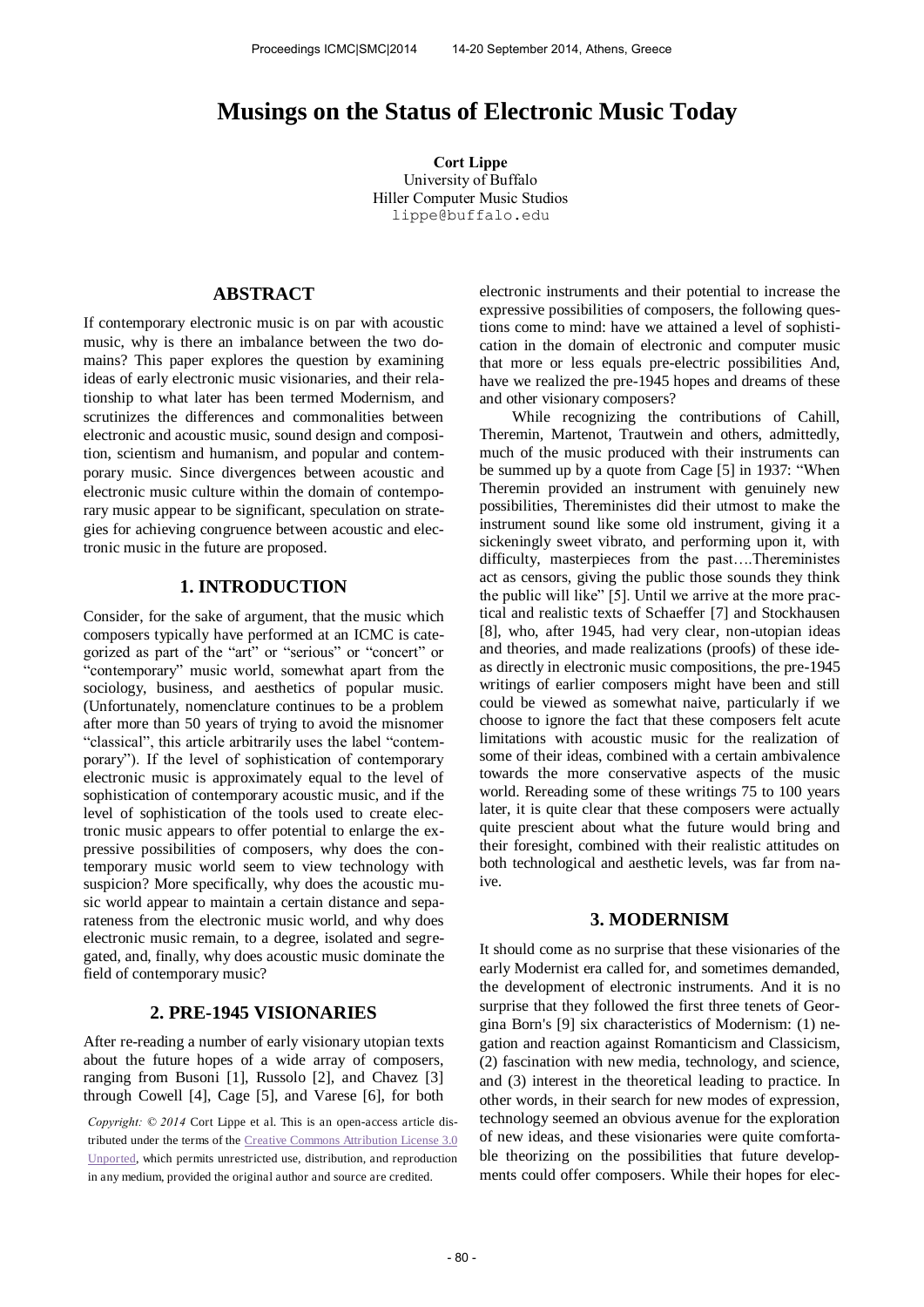tronic music might be seen as having less to do with the latter three of Born's characteristics of Modernism: (4) involvement in politics and/or political rhetoric, (5) dichotomy between rationalism and irrationalism, and (6) ambivalence towards popular culture, we can nonetheless trace the influence of these tenets in their writings. While most of them did not overtly leverage political rhetoric in their pleas for increased research and development in technology, a certain politicizing of the state of contemporary music was implicit in their texts, and their arguments were certainly biased towards a rational explication of the necessity for technological developments (even when overly idealizing new possibilities). Finally, we can assume that they had a certain ambivalence towards popular culture typical of Modernist thinking, although their strongest displays of ambivalence appear to have been directed towards the more commercial aspects of classical music culture (as can be clearly sensed in the quote above from Cage regarding Thereministes).

# **4. ELECTRONIC AND ACOUSTIC MUSIC**

Returning to my first question: have we attained a level of sophistication with electronic music that more or less equals pre-electric possibilities? (By electronic music, I mean music with an electronic component). Many practitioners of electronic music would answer this question positively, but it is unclear what the response would be from composers of purely instrumental music. It is quite possible that having little or no interest in or experience with electronic music, some might answer this question negatively. But, let us assume for a moment that the level of sophistication of electronic music approaches or equals acoustic music, aesthetically speaking, and that the tools of the discipline offer the potential to expand the expressive possibilities of composers. (Why should we assume this? For no other reason than because I, like many others, consider Kontakte to be one of the masterpieces of music since 1945.) So, why does the larger musical world seem to view technology and electronic music with suspicion? Why does the acoustic music world appear to maintain its distance and separateness from the nonacoustic world, and why does the electronic music world remain, to a certain degree, isolated and segregated? If anyone questions these statements, and without subtracting IRCAM and a couple of other well-supported institutions from the equation, solely the budgets for opera houses, symphonic orchestras, music festivals, ensembles, and composers predominately involved with acoustic music far outweigh financial support for electronic music activities. Of course, this comparison between the acoustic music world and the electronic music world is unfair since we have 300-600 years of acoustic repertory and lutherie to compete with, and a musical repertory for orchestras, opera houses, festivals, and ensembles that in large part is not even music of the 20th century, much less music since 1945. But, focusing just on music since 1945, one could argue, from a very narrow positivist point of view, that electronic music, which has been in

existence for less than 100 years, is healthy and thriving. In one sense, this is true; an example of this burgeoning field would be the 900 compositions submitted for this combined conference. But in an objective comparison with the acoustic music world, the isolation and segregation of electronic music is undeniable, as are the many artificial boundaries that exist between the electronic and acoustic music spheres of influence and practice. For instance, journals that are generally concerned with contemporary music, or are open to covering contemporary music, pay very little attention to electronic music, proportionally. Music critics write very little about electronic music concerts. Contemporary music ensembles perform much more acoustic music, and festivals of contemporary music clearly favor acoustic music. Finally, a significant number of composers write acoustic music exclusively. The reasons for these phenomena are multiple: preference plays a role in determining the medium in which a composer works, but there are clearly more opportunities in the acoustic domain, and education is a determining factor clearly biasing composers toward acoustic music.

# **5. SOUND DESIGN AND COMPOSITION**

Why does this separation between acoustic and electronic music exist? Obviously, Busoni, Chavez, Cowell, Cage, and Varese were all acoustic music composers. Many pioneers in the electronic music field came out of an acoustic music background, but oddly enough, quickly faded back into it after forays in the 1950s and early 1960s: Boulez, Berio, Ligeti, Maderna, Pousseur, and Kagel all experimented with and composed electronic etudes or pieces. Why did these composers stop making electronic music, while Stockhausen, Davidovsky, Xenakis, and others continued? (Admittedly, Boulez began anew 30 years later with Repons, for a variety reasons.) And why, ten years ago, did a major American composer of acoustic music write an acoustic opera that included a three minute electronic introduction which was created by a second composer who regularly writes electronic music, but was listed as a "sound designer" in the concert program? Is electronic music commensurate with sound effects and not real music in some circles of influence, and are creators of electronic music preferably categorized as sound designers rather than as composers for some reason? (Without question, sound design is an integral, and highly significant component of composition: in electronic music much of the lutherie of electronic instruments and sounds is virtual, but a similar concept of sound design exists in acoustic music when composers create new sounds based on unusual orchestrations, invent extended instrumental techniques, and develop new instruments.)

## **6. SCIENTISM AND HUMANISM**

Without naming names, foreshortening history, or oversimplifying this theme, the question remains: why is electronic music relegated a secondary significance in the larger contemporary musical landscape? Once we step beyond the issue of "taste" (which can mean anything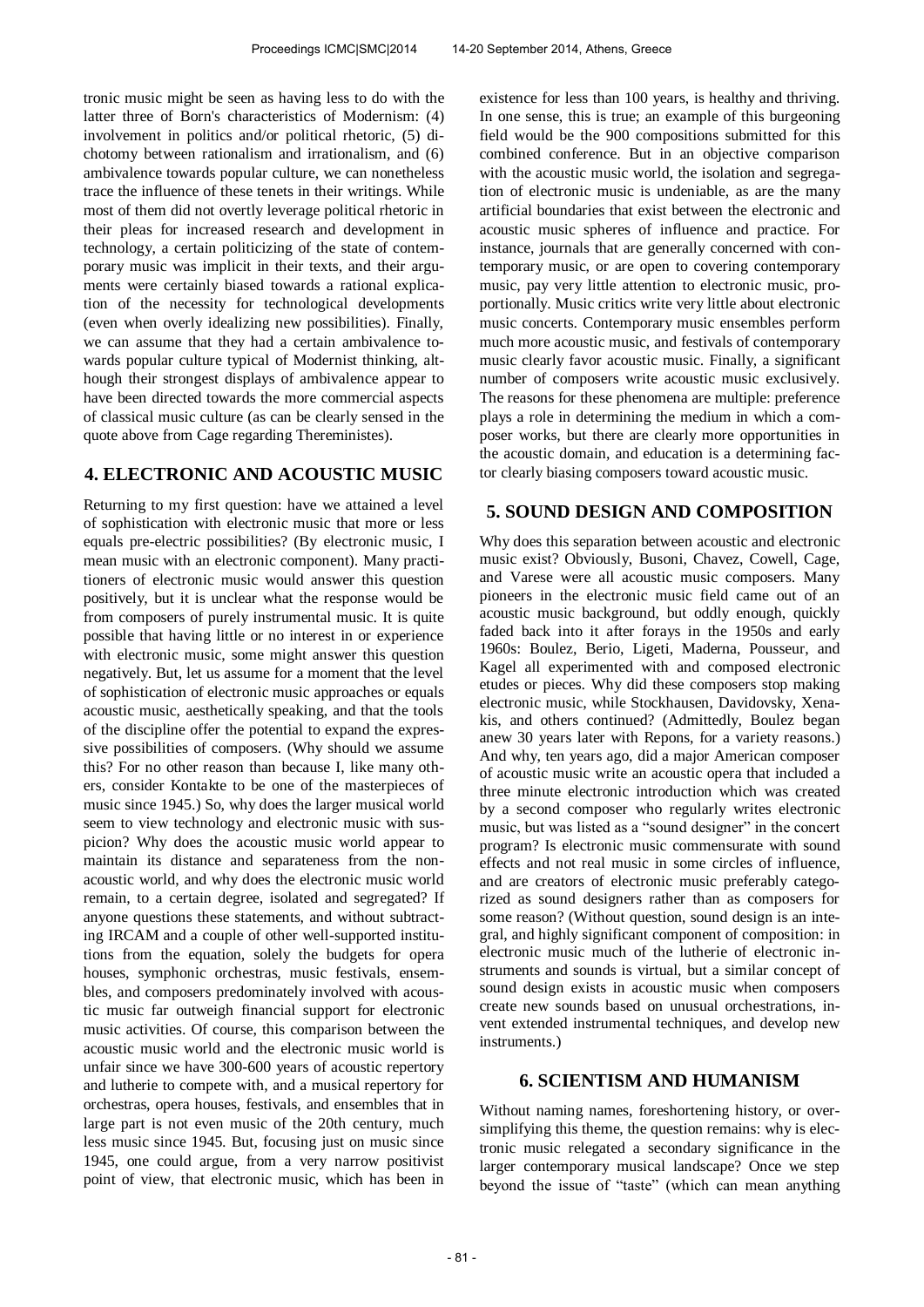from judgment, to discrimination, to flavor, or preference) the possible answers to this question start to become objectionable very quickly. Does electronic music somehow threaten the purity of acoustic music? Is the technological and scientific knowledge necessary to make electronic music considered a lower form of knowledge, a knowledge used for practical purposes, for developing machinery and equipment in the applied sciences, and therefore, on an intellectual level less profound and significant than the rarified artistic, aesthetic, and philosophical discourse of humanistic knowledge? Is this merely an example of humanistic culture feeling threatened by technology? Is it a reflection of a vulnerable position of power, in which it would be unthinkable for someone with technological knowledge and skills to also have equivalent humanistic knowledge and skills, or, simply put, that someone skilled in the applied sciences could also be artistically skilled?

# **7. POPULAR AND CONTEMPORARY**

The comparison between the relationship of theatre to film and between acoustic and electronic music is relatively obvious. This analogy works slightly better if we enlarge its scope to include popular music: practically all popular music today makes heavy use of technology, including sound reinforcement, amplification, pitch correction, automated digital mixing boards, computer controlled sequencers, samplers, synthesizers, lights, etc., both in the recording studio and in concert. Popular music listeners appear to accept technology as easily as anyone who watches a film or television program does. While popular music has become almost entirely technologybased, contemporary music has embraced modern production tools primarily for documentation purposes (recording). Indeed, in popular music circles the attitude towards technology and electronic sounds seems to be almost the reverse of the general attitude held in contemporary music. What does it mean when an electronic dance music (EDM) DJ can show up for a concert in Las Vegas with only a memory stick of music, and perform solo for a few hours, receiving \$100,000 dollars per hour in wages, quite possibly without playing a single sampled acoustic sound, and without any traditional-looking musical instruments or performers in sight? Casino owners in Las Vegas now make more money from EDM than from gambling [11]. What would Vito Corleone think about this? And what does this say about the cool relationship acoustic music has with technology?

## **8. TABOO**

Is this a somewhat taboo subject? Of course, I am not suggesting that the hegemony of acoustic music in the contemporary music scene is some kind of plot, nor do I want to imply any kind of victimization, but it seems important to admit that this hegemony exists, and that exploring possible reasons for this imbalance might help to redress some of the disparity between electronic and acoustic music. But a number of reasons come to mind for avoiding this subject: generally, most electronic music composers do not feel like victims, most do not want to alienate themselves, and some do not want to admit to themselves and others that the balance of influence and power is tilted, and therefore do not want to acknowledge that the playing field is not entirely level. Most of us are at least fairly content (and many of us feel very fortunate) just to be able to create our music, and do not feel that complaining about this issue would have a positive outcome. Since the majority of electronic music composers appear to be at least relatively liberal white males, probably most cannot easily identify with the concept of being part of a segregated, unequally treated minority. And frankly, anyone can see that based on the huge number of injustices that are perpetuated in the world, this issue is so far removed from life, death, and survival that it seems somewhat trivial to even point out such an inequality.

### **9. THE FUTURE**

The relationship between acoustic and electronic music has oscillated over the past 75-100 years. Looking back, experimental and avant-garde composers during the 1950s and 1960s appear to have experienced a period of openness towards electronic music, in which there was a general sense that concepts based on the study of phonetics, acoustics, psychoacoustics, computer science, and engineering informed and influenced composition. There is a sense that these composers thought that the interplay between acoustic and electronic practice was mutually beneficial. The concept of the two disciplines existing as separate disciplines was not part of Modernist thinking, and there was a certain confluence of ideas as the two domains informed each other.

What kinds of things can be done to move contemporary electronic music to a more central, less peripheral position vis-à-vis acoustic music today? Clearly, the dedication, seriousness, intellectual conviction and responsible actions of pioneers who were instrumental in the development of the field of electronic music, such as Schaeffer, Stockhausen, Max Matthews, Xenakis, Chowning, Risset, Davidovsky, and others is unquestionable. Their open attitude towards information and their efforts to educate are highly significant aspects of their contributions to the field, and should not be underestimated in comparison with their discoveries, developments, and creative efforts. As electronic music tools have become valuable commodities, it is undeniable that market interests have contributed to the advancement of the field, but at the same time we have lost an earlier open attitude towards information. Within a business model, creating a black box is certainly an efficient way to package tools for electronic music production: things are cleaner and easier for the end user, and the product is clearly defined, delineated, and protected. But every plug-in, every stand-alone, and every well-packaged application concealing the inner workings of an algorithm, a concept, or a technique detracts from the body of knowledge early pioneers worked so hard to build. Locked up software, patents, and copyright arguably al